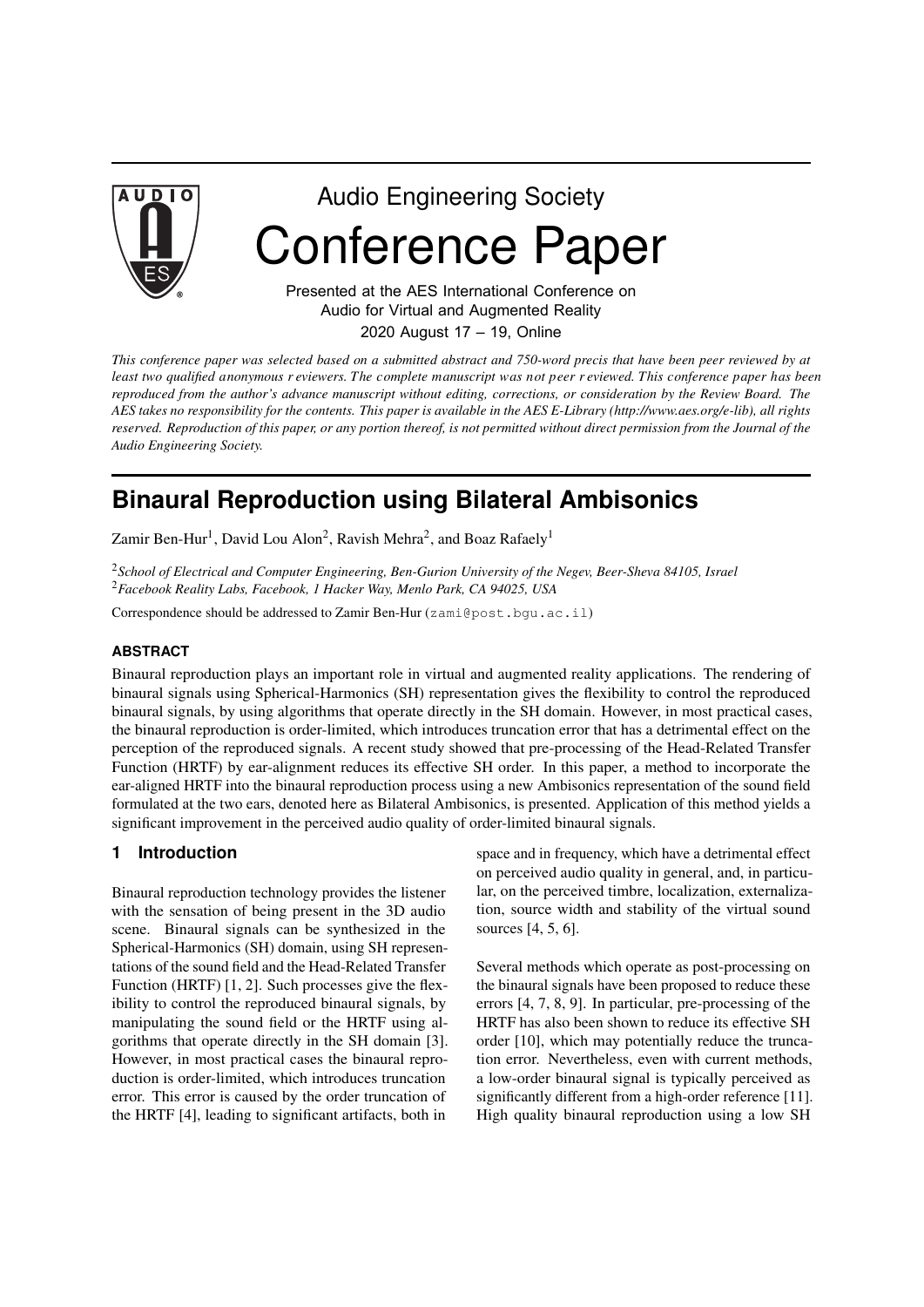order therefore remains an open problem.

In this paper, a method to incorporate the earalignment technique that was recently developed for pre-processing of HRTFs [12] with a reduced SH order into the binaural reproduction process is presented. The proposed binaural reproduction method is based on convolving an ear-aligned HRTF with a new Bilateral Ambisonics representation of the sound field formulated around the listener's ears, as detailed in the next section.

#### **2 Bilateral Ambisonics Reproduction**

A binaural signal can be calculated in the SH domain using the standard Ambisonics reproduction by [3]:

$$
p^{l}(k) = \sum_{n=0}^{N} \sum_{m=-n}^{n} [\tilde{a}_{nm}(k)]^{*} h_{nm}^{l}(k), \qquad (1)
$$

where *k* is the wave number,  $p^l(k)$  is the pressure at the left ear,  $a_{nm}(k)$  is the spherical Fourier transform (SFT) of the Plane-Wave (PW) density function,  $a(k, \Omega)$ , which encodes the directional properties of the sound field [13], and  $\tilde{a}_{nm}(k)$  is the SFT of  $a^*(k, \Omega)$ . [·]\* denotes the complex conjugate,  $\Omega$  is the spatial angle, and  $h_{nm}^l(k)$  are the SH coefficients of the left ear HRTF, which can be computed by applying the SFT to the HRTF. The superscript *l* denotes the left ear (the formulation for the right ear can be similarly expressed). *N* denotes the SH order, which is limited by the available orders of the sound-field and the HRTF [14]. In practice,  $\tilde{a}_{nm}(k)$ , which is the Ambisonics signal, can be derived from spherical microphone array recordings,

and its order will be limited by the number of microphones [15]. However, the HRTF is inherently of high spatial order [16]. Therefore, due to (1), the HRTF will be truncated to the order of the sound-field. The impact of this order truncation is in both the spectral and the spatial domains, and the corrupted binaural signal leads to degradation in the perceived spatial sound quality [4, 5].

Recently, several methods have been proposed to preprocess the HRTF as a prior stage of integrating the HRTF in the SH domain. A few prominent examples employ time-alignment [2, 17], minimum-phase representation [18], directional equalization [19], or earalignment [12]. A common theme of these approaches is their focus on the linear-phase HRTF component, which is largely responsible for the higher orders found in the true HRTF. A drawback of these methods lies in the fact that the pre-processed HRTF cannot participate in real time in the binaural signal computation, as a result of its interaction with the sound field. In this paper, we propose a framework for the computation of the binaural signals directly at the position of the ear, using the ear-aligned HRTFs to reduce their effective SH order [12]. The framework exploits the reduced-order HRTF, leading to more accurate binaural signals with low-order reproduction. The framework uses a novel representation of the sound field denoted in this paper as Bilateral Ambisonics. This representation is composed of two Ambisonics signals, each defined around one of the two ears, rather than around the center of the head, as in the standard Ambisonics. The Bilateral



Fig. 1: Schematic of the two coordinate systems: (a) the standard coordinate system, where the origin is at the center of the head, and (b) the Bilateral coordinate system, where the origin is located at the ear.

AES International Conference on Audio for Virtual and Augmented Reality, Online, 2020 August 17 – 19 Page 2 of 6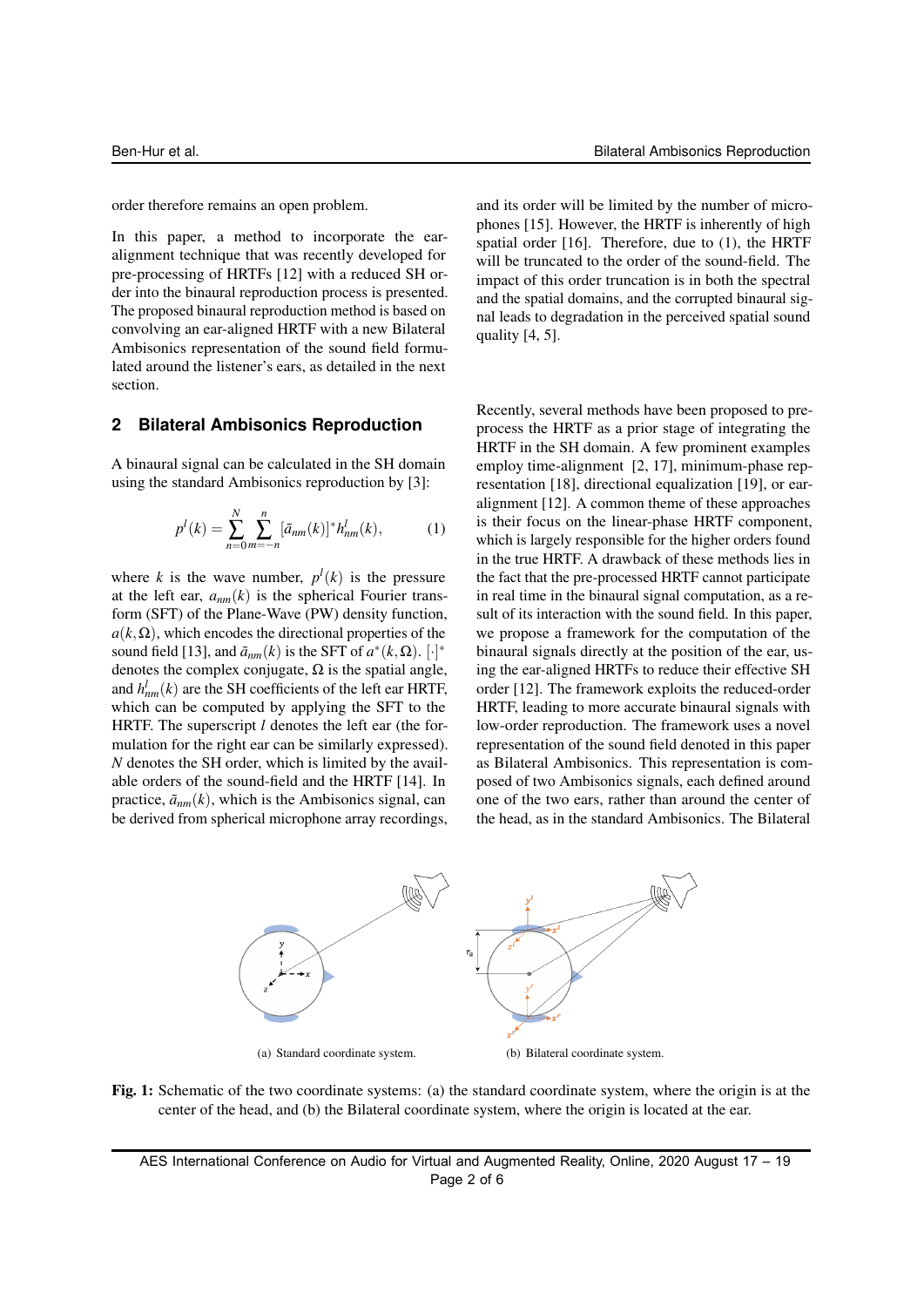Ambisonics reproduction is formulated as:

$$
p^{l}(k) = \sum_{n=0}^{N} \sum_{m=-n}^{n} [\tilde{a}^{l}_{nm}(k)]^{*} h^{al}_{nm}(k),
$$
 (2)

where  $\tilde{a}_{nm}^l(k)$  and  $h_{nm}^{al}(k)$  are the SH coefficients of the left ear Ambisonics signal, defined around the position of the left ear (in contrast to  $\tilde{a}_{nm}(k)$ , which is the standard Ambisonics signal, defined around the position of the center of the head) and the left ear-aligned HRTF, respectively. A similar computation should also be performed for the right ear. In the schematic in Fig. 1 the two coordinate systems are shown. Figure 1(a) describes the coordinate system used with the standard Ambisonics signals,  $\tilde{a}_{nm}(k)$ , for both ears, where the binaural signals are calculated from Eq. (1). Figure 1(b), on the other hand, describes the coordinate system used with the Bilateral Ambisonics signals,  $\tilde{a}_{nm}^l(k)$  and  $\tilde{a}_{nm}^r(k)$  for the left and right ears, respectively. Here, the binaural signals are calculated from Eq. (2).

Ear-alignment of the HRTF is performed by translating the origin of the free-field component of the HRTF from the center of the head to the position of the ear. Thus, the SH coefficients of the ear-aligned HRTF can be readily computed from a typical HRTF [12]. However, the SH coefficients of the sound field at the position of the ears are often not available. This is not the case when the sound field is generated using numerical simulations, since the Bilateral Ambisonics signals can be directly simulated at the two ear positions. Likewise, in the case of binaural reproduction based on sound field measurements, the Bilateral Ambisonics signals can be derived from two microphone array measurements at the positions of the ears, or estimated from standard recordings at the center of the head, e.g. by sound field translation [20, 21, 22, 23]. Theoretically, if a low-order Ambisonics signal is given directly at the position of the ear, the Bilateral Ambisonics based binaural signal, as in Eq. (2), may potentially be more accurate than the standard reproduction (as in Eq. (1)), because of the lower-order nature of the ear-aligned HRTF, compared to a standard HRTF.

# **3 Subjective Evaluation of the Proposed Method**

To evaluate the performance of the proposed Bilateral Ambisonics reproduction approach, a listening experiment was conducted. The experiment compared the

proposed method with the standard Ambisonics reproduction with equalization and tapering as suggested in [7]. This configuration was selected as it was reported to reduce reproduction errors for low-order binaural signals, while offering similar perceptual performance to other previously suggested methods [11].

#### **3.1 Test Signals**

The test signals were computed using the standard Ambisonics reproduction in the SH domain, as in Eq. (1), with equalization and tapering [7], and using the suggested Bilateral Ambisonics reproduction, as in Eq. (2).

The HRTF set used for the computation of the test signals is the measured HRTF from the Cologne HRTF database for the Neumann KU100 dummy head [24]. The ear-aligned HRTF was computed using nominal parameters as suggested in [12].

Room impulse responses were simulated using the image method [25]. The room was cuboid in shape, of size  $15.5 \times 9.8 \times 7.5$  m with reverberation time,  $T_{60} = 0.96$  s and critical distance of 1.94 m. The locations of a simulated spherical microphone array and an omnidirectional source were  $(x, y, z) = (5, 2.5, 1.7)$  m and  $(7.25, 3.8, 1.7)$  m, respectively. It can be seen that the latter was distance 2.6 m from the former, where the angular displacement was  $30^{\circ}$  to the left, relative to the HRTF coordinate system. In the case of the Bilateral Ambisonics reproduction the two arrays were located by the ears, see Fig. 1, where  $r_a = 8.75$  cm. The Ambisonics signals,  $a_{nm}(k)$  and  $a_{nm}^{l/r}(k)$ , were simulated at the desired SH order, directly in the SH domain, such that no spatial aliasing is introduced.

Three SH orders were used for both the standard and the Bilateral Ambisonics reproductions,  $N = 1$ , 2 and 6. These were selected based on a preliminary informal listening test. The reference signal was of order  $N = 41$ , rendered with the standard Ambisonics reproduction. Two different audio source signals were played to the subjects: male speech in English and castanets. All signals were convolved with matching headphone compensation filters, taken from the Cologne database [24], which were measured on the Neumann KU100 dummy head, and their loudness levels were equalized [26].

AES International Conference on Audio for Virtual and Augmented Reality, Online, 2020 August 17 – 19 Page 3 of 6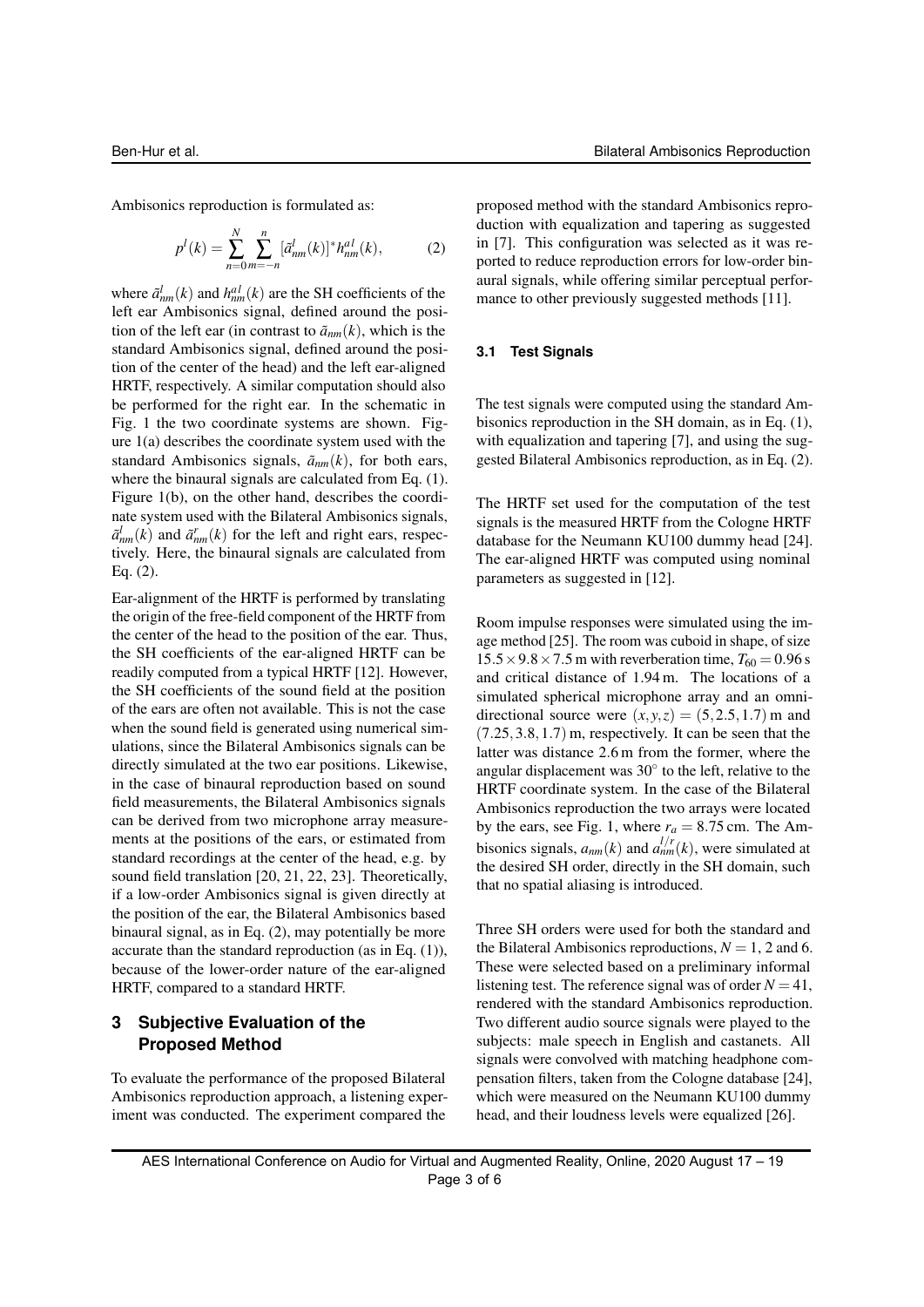#### **3.2 Method**

The participants in the listening tests had previous experience with similar experiments, and had no known hearing impairments. 13 males and 2 females aged 27-49 participated in both tests (castanets and male speech), which were conducted in accordance with the multiple stimuli with hidden reference and anchor (MUSHRA) protocol [27]. In each test the two reproduction methods were examined with the three SH orders *N*, as described above. Thus, with the addition of the hidden reference, there were 7 test signals, see Fig. 2. In MUSHRA, the subjects rank the similarity between the test and reference signals between 100 (indistinguishable) and 0 on the basis of several parameters: spectral artifacts, spatial artifacts, added noise or time varying artifacts. Since head tracking was unavailable, the subjects were told to remain stationary as much as possible. At the beginning of the experiment, a training session was conducted with the aims of learning how to use the test equipment and the grading scale, and becoming familiar with all the test signals and their quality level ranges.

#### **3.3 Results**

The results of all the tests for 13 out of the 15 subjects are shown in Fig. 2. The results of 2 participants were disqualified as they were not able to identify the hidden reference adequately (ranked below 80 in at least one test). The proposed Bilateral Ambisonics method clearly demonstrated perceptual improvement compared with the standard Ambisonics method. The statistical significance of the results were determined with a three-factorial ANOVA with the factors "Reproduction" (Standard, Bilateral), "Audio source signal" (Castanets, Speech) and "SH order"  $(N = 1, 2, 6)$ , paired with a Tukey-Kramer post hoc test at a confidence level of 95%, which was used to determine the statistical significance of the results [27, 28]. Statistical significance was found for all factors:  $F_{(2,146)} = 60.7$ ,  $F_{(1,146)} = 308.59$  and  $F_{(1,146)} = 43.26$  for "SH order", "Reproduction" and "Audio source signal", respectively, with  $p_{val} < 0.001$  for all of them. Pairwise comparisons between the test signals for the "Reproduction" factor reveal that with the two audio source signals 1st order Bilateral Ambisonics reproduction achieved statistically significantly higher scores compared to 1st and 2nd order standard Ambisonics reproduction ( $p_{val} < 0.001$ ). In addition, the median scores



Fig. 2: Results of the listening tests: upper plot - castanets and lower plot - male speech. The different boxes in the box plot represent the test conditions listed on the x axis. The notches in the boxes indicate the 95% confidence interval, while the box bounds the ratio between the interquartile range and the median. Tukeystyle whiskers have been added to indicate a maximum of of  $1.5 \times IQR$  beyond the box [29].

for the 1st order Bilateral Ambisonics reproduction are higher compared to the 6th order standard Ambisonics reproduction (70 compared to 65 for the castanets, and 100 compared to 90 for the speech). However, these differences are not statistically significant ( $p_{val} > 0.3$ ).

The results show that for the Bilateral Ambisonics case the test signals were indistinguishable from the order  $N = 41$  reference ( $p_{val} > 0.98$ ), with the exception of the castanets test with SH order  $N = 1$  ( $p_{val} = 0.001$ ). In contrast, for the standard Ambisonics case the test signals were clearly distinguishable from the reference for SH orders  $N = 1$  and 2, while the castanets signal was noticeably different from the reference even when its SH order was  $N = 6$ .

## **4 Conclusion**

The current paper presented a new method for binaural reproduction in the SH domain based on Bilateral Ambisonics and ear-aligned HRTFs. Listening test results indicate that the proposed Bilateral Ambisonics reproduction with an order as low as  $N = 1$  has significant perceptual benefits over the standard Ambisonics reproduction. Moreover, 2nd order Bilateral Ambisonics

AES International Conference on Audio for Virtual and Augmented Reality, Online, 2020 August 17 – 19 Page 4 of 6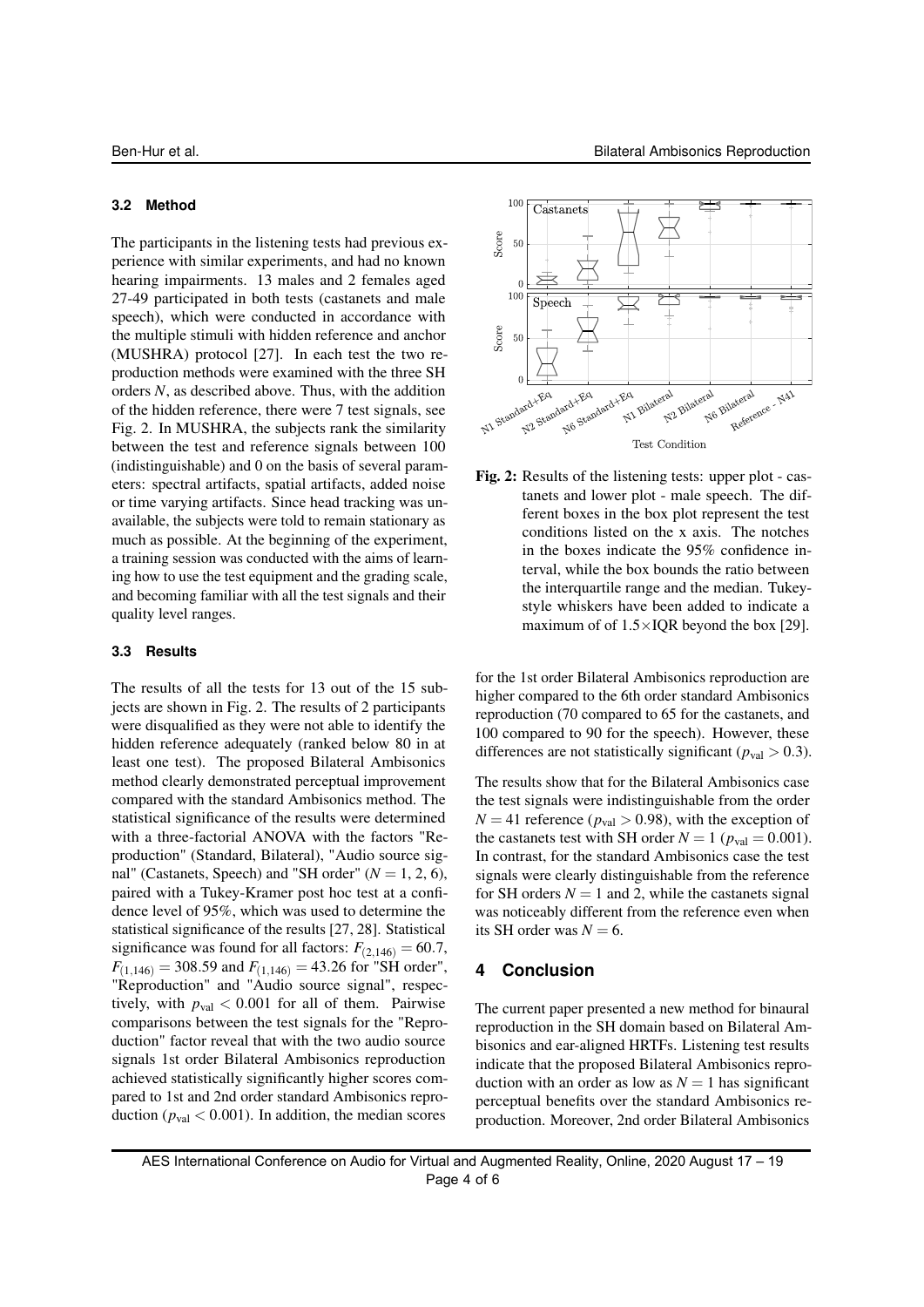reproduction achieved similar scores to those of the high-order reference.

## **Acknowledgment**

This research was supported by Facebook Reality Labs.

## **References**

- [1] Blauert, J., *Spatial hearing: the psychophysics of human sound localization*, MIT press, 1997.
- [2] Evans, M. J., Angus, J. A., and Tew, A. I., "Analyzing head-related transfer function measurements using surface spherical harmonics," *The Journal of the Acoustical Society of America*, 104(4), pp. 2400–2411, 1998.
- [3] Rafaely, B. and Avni, A., "Interaural cross correlation in a sound field represented by spherical harmonics," *The Journal of the Acoustical Society of America*, 127(2), pp. 823–828, 2010.
- [4] Ben-Hur, Z., Brinkmann, F., Sheaffer, J., Weinzierl, S., and Rafaely, B., "Spectral equalization in binaural signals represented by ordertruncated spherical harmonics," *The Journal of the Acoustical Society of America*, 141(6), pp. 4087–4096, 2017.
- [5] Avni, A., Ahrens, J., Geier, M., Spors, S., Wierstorf, H., and Rafaely, B., "Spatial perception of sound fields recorded by spherical microphone arrays with varying spatial resolution," *The Journal of the Acoustical Society of America*, 133(5), pp. 2711–2721, 2013.
- [6] Ben-Hur, Z., Alon, D. L., Rafaely, B., and Mehra, R., "Loudness stability of binaural sound with spherical harmonic representation of sparse head-related transfer functions," *EURASIP Journal on Audio, Speech, and Music Processing*, 2019(1), p. 5, 2019, ISSN 1687-4722, doi:10. 1186/s13636-019-0148-x.
- [7] Hold, C., Gamper, H., Pulkki, V., Raghuvanshi, N., and Tashev, I. J., "Improving binaural ambisonics decoding by spherical harmonics domain tapering and coloration compensation," in *ICASSP 2019-2019 IEEE International Conference on Acoustics, Speech and Signal Processing (ICASSP)*, pp. 261–265, IEEE, 2019.
- [8] Schörkhuber, C., Zaunschirm, M., and Höldrich, R., "Binaural rendering of ambisonic signals via magnitude least squares," in *Proceedings of the DAGA*, volume 44, pp. 339–342, 2018.
- [9] Alon, D. L., Sheaffer, J., and Rafaely, B., "Planewave decomposition with aliasing cancellation for binaural sound reproduction," in *Audio Engineering Society Convention 139*, Audio Engineering Society, 2015.
- [10] Brinkmann, F. and Weinzierl, S., "Comparison of Head-Related Transfer Functions Pre-Processing Techniques for Spherical Harmonics Decomposition," in *Audio Engineering Society Conference: 2018 AES International Conference on Audio for Virtual and Augmented Reality*, Audio Engineering Society, 2018.
- [11] Lübeck, T., *Perceptual Evaluation of Mitigation Approaches of Errors due to Spatial Undersampling in Binaural Renderings of Spherical Microphone Array Data*, Master's thesis, Chalmers University of Technology, Gothenburg, Sweden, 2019.
- [12] Ben-Hur, Z., Alon, D. L., Mehra, R., and Rafaely, B., "Efficient Representation and Sparse Sampling of Head-Related Transfer Functions Using Phase-Correction Based on Ear Alignment," *IEEE/ACM Transactions on Audio, Speech, and Language Processing*, 27(12), pp. 2249–2262, 2019.
- [13] Rafaely, B., "Plane-wave decomposition of the sound field on a sphere by spherical convolution." *The Journal of the Acoustical Society of America*, 116(4), pp. 2149–2157, 2004.
- [14] Ben-Hur, Z., Sheaffer, J., and Rafaely, B., "Joint sampling theory and subjective investigation of plane-wave and spherical harmonics formulations for binaural reproduction," *Applied Acoustics*, 134, pp. 138–144, 2018.
- [15] Rafaely, B., *Fundamentals of Spherical Array Processing*, volume 8, Springer, 2015.
- [16] Zhang, W., Abhayapala, T. D., Kennedy, R. A., and Duraiswami, R., "Insights into head-related transfer function: Spatial dimensionality and continuous representation," *The Journal of the Acoustical Society of America*, 127(4), pp. 2347–2357, 2010.

AES International Conference on Audio for Virtual and Augmented Reality, Online, 2020 August 17 – 19 Page 5 of 6